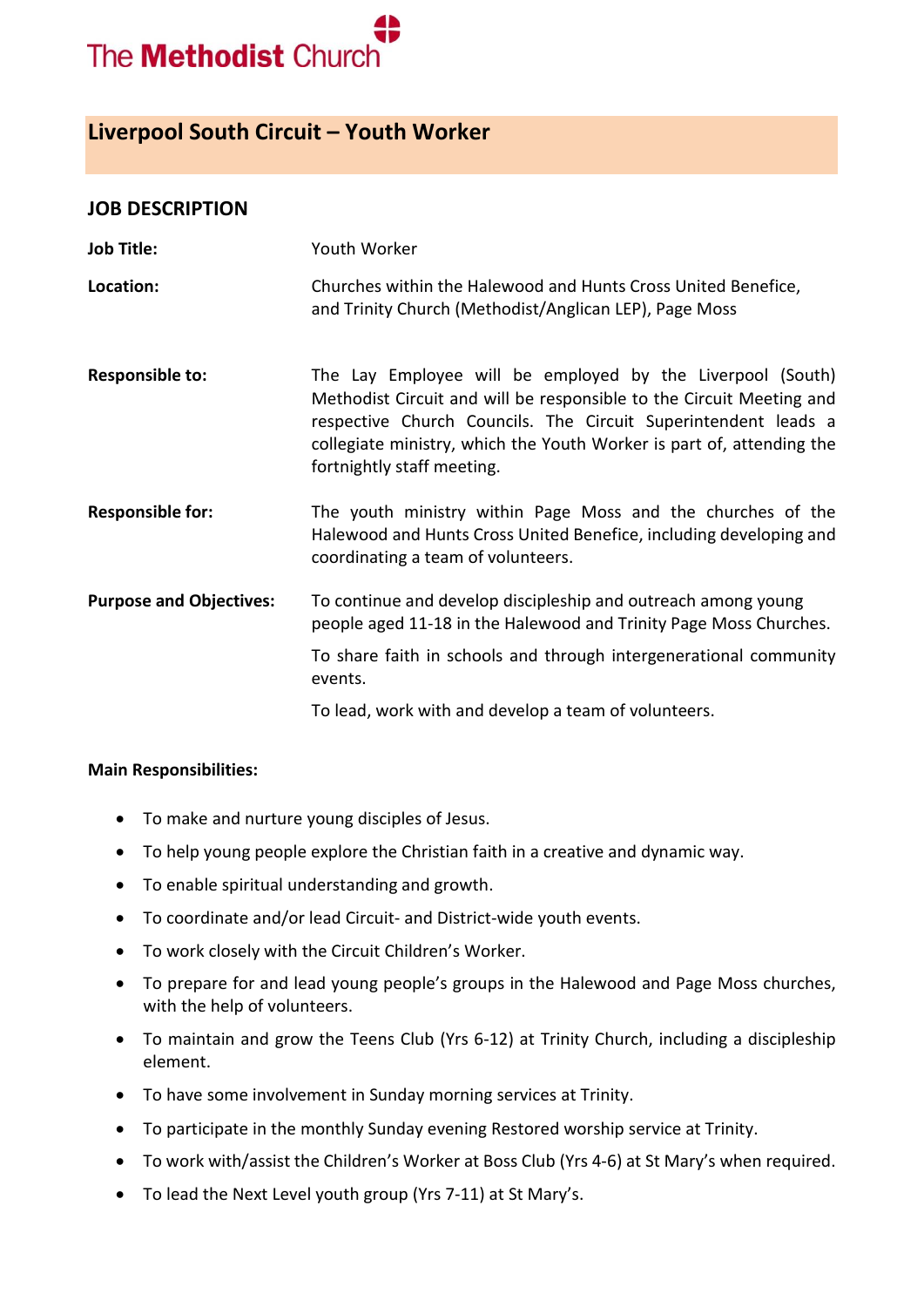- To organise the Youth Band at monthly rehearsals, ideally play in it, and arrange regular opportunities to lead worship.
- To build up and encourage the Youth Representatives at Trinity and St Mary's.
- To be a core member of the Planning Team of DYG (District Youth Gathering), an ecumenical event taking place once every term.
- To plan for and attend the annual 3Generate event (Methodist Children's and Youth Assembly), with a group of children and young people from the Circuit and a team of volunteers.
- To explore outreach into local Secondary schools and build relationships with other churches in the Circuit, District and Deanery.
- To attend Circuit staff meetings, monthly Team meetings in Halewood and Trinity, quarterly Circuit Meeting, Circuit Leadership Team and Youth Matters.
- To reach out to families, and ensure excellent lines of communication with parents, volunteers and churches.
- To understand and adhere to Safeguarding policies, including ensuring any additional volunteers go through the churches' safe recruitment procedures.
- To appraise and review activities undertaken.
- To keep adequate records of contacts and of work undertaken.
- To manage and administer an agreed budget, including applying for funding when relevant and submitting monthly expense forms.
- To undertake any other related duties, identified by the Line Manager/Minister as are within your capability and level of responsibility, in order to meet the needs of the work with young people.

| Terms of appointment: | The contract is fixed term for a period of 3 years.<br>(Temporary funding)                                                                                                                                                     |
|-----------------------|--------------------------------------------------------------------------------------------------------------------------------------------------------------------------------------------------------------------------------|
| Remuneration:         | The salary will be £21,500 per annum                                                                                                                                                                                           |
| Pension               | There is a contributory pension scheme to which eligible lay<br>employees will be auto enrolled. Lay employees who do not<br>meet the auto enrolment criteria are eligible to join the<br>scheme subject to certain provisions |
| Hours of work         | A maximum of 37 hours a week, incorporating weekday<br>evening activities, plus occasional weekend commitments.<br>At least one day free of responsibilities each week.                                                        |

## **Terms and conditions:**